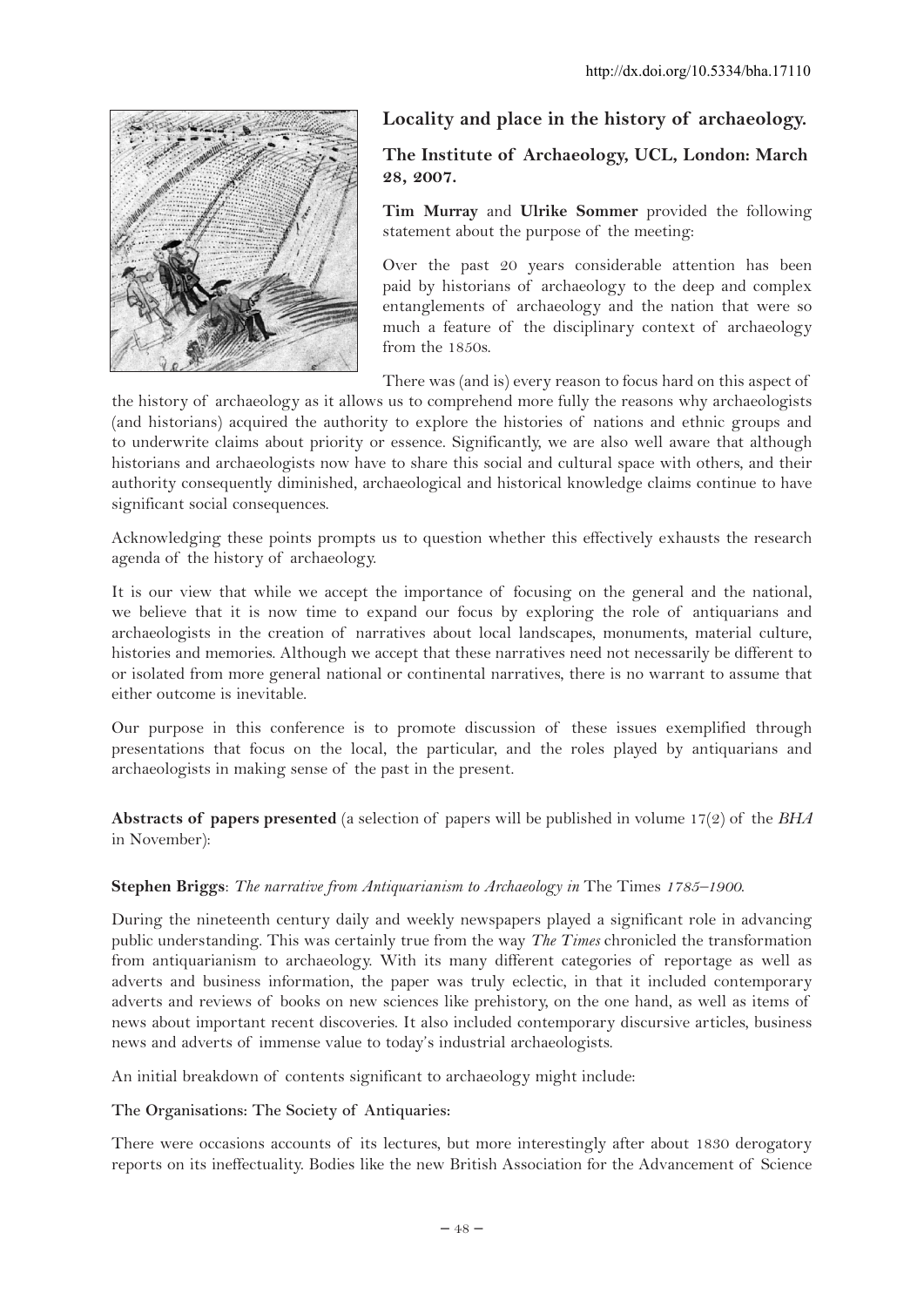also came in for some stick. The Antiquaries took little notice, so were replaced in the public eye by the British Archaeological Association (1843–4), then the Archaeological Institute (1845). The unpleasant charade-defining establishment of the former and the split off of the latter was played out to the full in several newspapers.

#### **The Institutions: The British Museum:**

*The Times* was among several papers to wage a campaign to raise the national profile of British Antiquities as part of the displayed collections in the new Bloomsbury building, after about 1830. The trustees seem to have listened a little. Full accounts of the various Ancient Monuments Acts being pioneered by Lubbock were printed, along with chronicles of the debates that accompanied their earlier rejections in Parliament. Good cases were made out for better protection through regular accounts of damages to or losses of monuments, including churches and castles.

#### **Major Scientific Developments and Discoveries:**

Events like the excavation at Hoxne and Paviland are absent, though some of Buckland's work mentioning diluvialism is mentioned. Worsaae's visit to London and the introduction of the Three Ages, such an important development for archaeology, is hardly mentioned (they got Worsaae's name wrong). The Antiquity of Man fares rather better, with a number of useful letters from opposing sides in the question about the age of flint implements 1859–1860s.

Perhaps the most immediately rewarding features illustrative of the contemporary intellectual climate, are reviews dealing with books like *The 'Antiquity of Man'*, *'Prehistoric Times'* (1865 and 69), Fergusson's *'Rude Stone Monuments'* (1872), and Evans's *'Ancient Stone Implements'* (1872). These generally give a flavour of scientific progress that can be more difficult to trace in the contemporary archaeological journal literature.

There are useful obituaries, much on archaeology abroad (particularly Egyptology, Classical and Christian Mediterranean, and the newspaper offer useful indices to the adoption of changing terminologies. Journalists' approaches to contentious personalities were often sharp and even cruel, and some were very revealing in ways that abuse of the libel and defamation laws no longer permit for such public figures.

There is a great deal of value yet to be mined from such contemporary sources even if it may be true to say that perhaps only half of those topics retrospectively considered important were offered even honourable mention by their contemporaries.

## **Peter Rowley-Conwy**, Durham University: *Antiquarians in Denmark: Thomsen and Worsaae.*

This paper discusses the activities of C. J. Thomsen and J. J. A. Worsaae in a different role than they are normally cast. Using regional examples I will focus on the collection and systematic integration of local antiquarian information at the Danish National Museum.

## **Frauke Kreienbrink**, Leipzig University: *Mapping the past: Eduard Paulus the Elder (1803–1878) and the archaeological survey in Württemberg.*

In 1859 Eduard Paulus presented a tricoloured archaeological map of the Kingdom of Wuerttemberg (south-west Germany), recording archaeological monuments, such as burial mounds, hillforts, Roman settlements and roads. Before that, only a few isolated maps of small regions had been produced. Paulus' map was the first archaeological map of a whole German state, and based on an exact geodesic survey to boot. Although the map was mainly the result of a private initiative, it undoubtedly owed much to Paulus' engagement at the Statistical-topographical Bureau in Stuttgart, where he was involved in the first countrywide topographical survey and in the production of the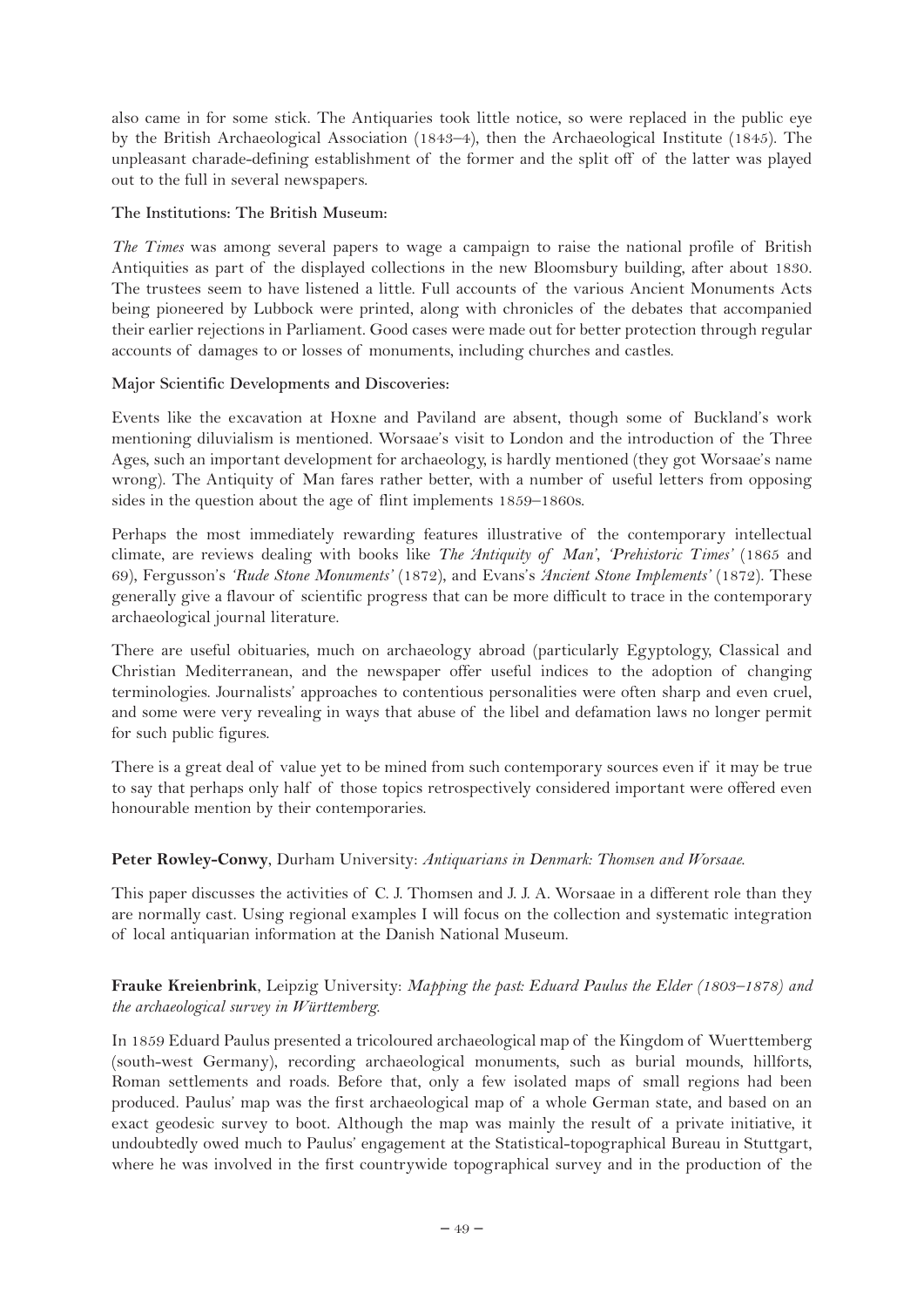county inventories (Oberamtsbeschreibungen). In this paper, I will show the special conditions in Württemberg and discuss the role of mapping, surveying and excavating of archaeological monuments in the framework of 'Patriotic studies' (Vaterlandskunde), the systematic survey of all aspects of a state, from Geology and Topography to population statistics, history and folklore.

## **Chris Evans**, Cambridge Archaeological Unit: *'Lay' Pasts and Building/Landscape Histories.*

This contribution outlines the active community-construction of ethnic pasts that occurred, with the advent of the Democracy Movement, within Nepal during the 1990s. It will particularly concern the Gurung of the Central Annapurna highlands, who, effectively commissioned us to find 'their past' and which resulted in some ten years of fieldwork (only ending with the advent of Maoist insurgency in the Country and new past/present agendas). The paper will focus upon community 'lay' historians and shamans, as, together being the 'knowers of the past', and compare their role to European antiquarian practice viz. the establishment of authoritative knowledge, rhetoric and 'facts' (in the light 'outside' intervention).

**Heather Sebire**, Archaeological Officer, Bailiwick of Guernsey: *The Lukis Family of Guernsey and megalith studies in the 19th century.*

#### **Ana Cristina Martins**, Centre for Archaeology (Uniarq), University of Lisbon: *From localism and regionalism to nationalism: Narratives of Estácio da Veiga (1828–1891) in search of lost time.*

Most 19th century Portuguese intellectuals who were dedicated to archaeological studies explored the Portuguese territory in a more or less opportunistic fashion, in accordance with their particular interest. The study of megaliths proceeded in this way, with prehistorians seeking distinctive elements of the Portuguese ones. In contrast to this general practice, S. F. M. Estácio da Veiga (1828–1891) developed in southern Portugal – in the region of the Algarve – a unique kind of project that served to bolster local and regionalist interests, although it lacked any agenda of autonomy or independence.

Basing himself, exclusively, on in-depth and systematic archaeological investigation, Estácio da Veiga attempted to challenge the prevailing monogenetic vision of Humanity and emphasized the autochthonous character of the ancestors of contemporary Algarvians, who were viewed as belonging to the 'Iberian race'. It was to this race, and not Phoenician activity, that he attributed the invention of writing known as 'The Southwest Script' and which had been identified in stone stele from some locals of the Algarve, and which he thought originated the Egyptian hieroglyphs.

With these data, he attempted to combat the idea of Asia as 'the hearth of Humanity', as embodied in the notion of *ex oriente lux*, and created a 'cohort of occidentalists,' who highlighted the genius of those people that had always lived in the region of the Algarve. Furthermore, he envisioned 'Iberian colonization' as a process in which the south of Portugal contributed to the political landscape of the entire country, specifically at the time of the 15th and 16th century discoveries. He opposed, therefore, the official discourse that emanated from the nation's capital, Lisbon, that appeared to completely ignore his compatriots in the Algarve and worked toward the elevation of their self-esteem.

In addition the efficient methodology he applied in the field, the work of Estácio da Veiga proved itself to be politically relevant even in the 20th century, when the well-known Portuguese archaeologist and anthropologist, A. A. E. Mendes Correia (1888–1960), resurrected one of the topics which da Veiga had initiated, though in a completely different political context: Salazar's Novo Estado (New State). Mendes Correia noted that:

The Portuguese people have the smallest average cephalic index in Europe, a fact that attests to their